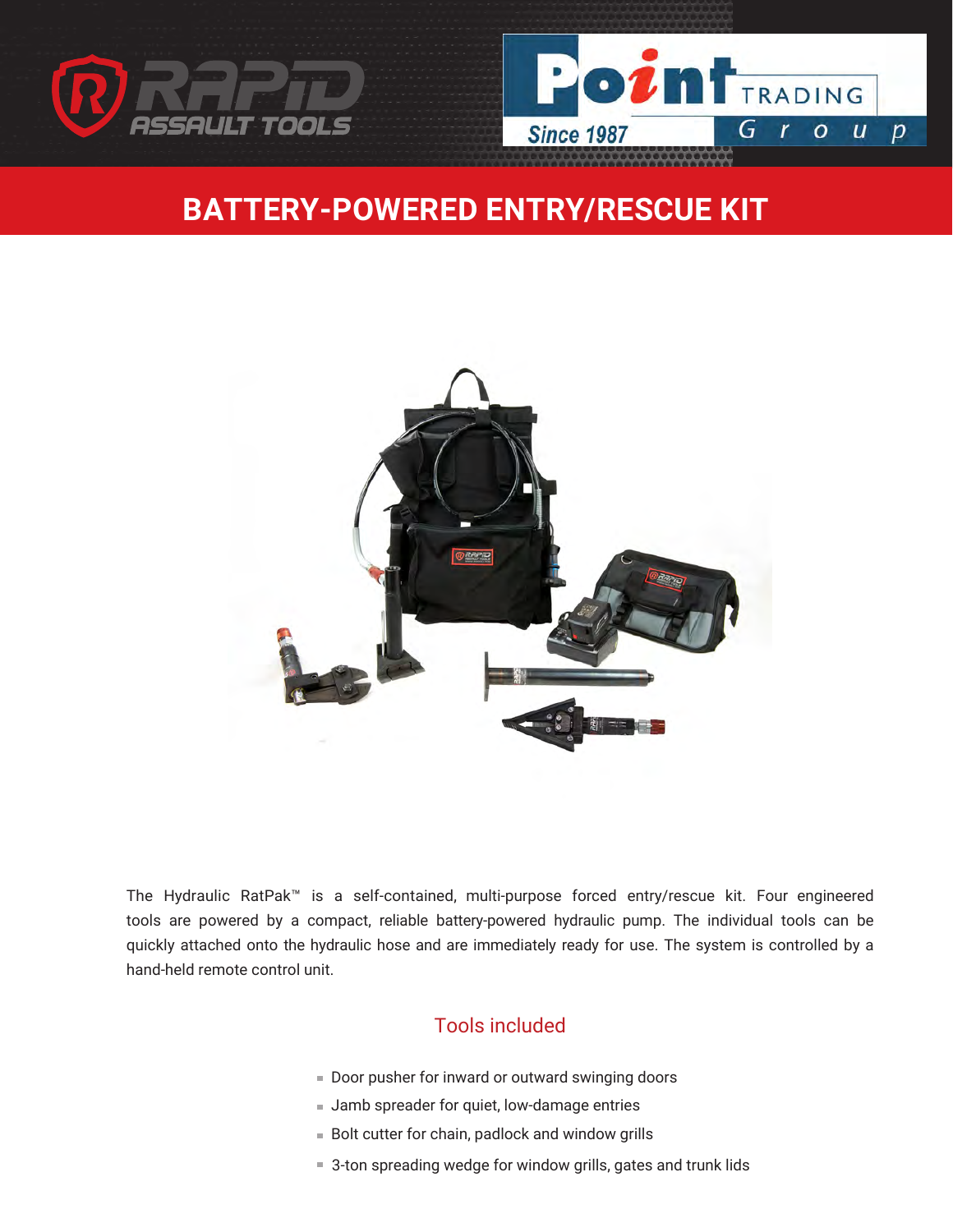

## BATTERY-POWERED ENTRY/RESCUE KIT





Accessory bag, Charger and Battery

#### Kit information

- Multi-purpose hydraulic entry/rescue kit consists of door pusher, jamb spreader, bolt cutter and low-profile spreader. All tools are powered by remote-controlled, battery hydraulic pump.
- All tools are visible and easily accessible in custom engineered backpack. Tools can be removed and used in any order depending on the mission.
- Pump remains in pack ready for immediate use. If desired, pump can be quickly removed and carried for extreme mobility.
- All tools include quick disconnect couplers for fast tool changes
- Kit includes two batteries, charger and carry bag
- Kit weight: 43 lbs. (20 Kg) not including charger and second battery Kit
- dimensions: 25 inches x 18 inches x 7 inches (64cm x 46cm x 18cm)
- Operating temperatures: 5-122°F (-15-50°C)



3 Ton Spread[er :](http://ratools.com/product/ratwedge/)  HS4

#### HRP2-BAT

| Item                          | Part# | Weight   |
|-------------------------------|-------|----------|
| Door Pusher                   | HDP4  | 7 lbs    |
| Jamb Spreader                 |       | 6 lbs    |
| <b>Hydraulic Battery Pump</b> |       | $12$ lbs |

#### HRP3-BAT

| ltem                          | Part #     | Weight   |
|-------------------------------|------------|----------|
| Door Pusher                   | HDP4       | 7 lbs    |
| Jamb Spreader                 |            | 6 lbs    |
| <b>Bolt Cutter</b>            | <b>HBC</b> | 6 lbs    |
| <b>Hydraulic Battery Pump</b> |            | $12$ lbs |

#### HRP4-BAT

| Item                          | Part#      | Weight |
|-------------------------------|------------|--------|
| Door Pusher                   | HDP4       | 7 lbs  |
| Jamb Spreader                 |            | 6 lbs  |
| <b>Bolt Cutter</b>            | <b>HBC</b> | 6 lbs  |
| RatWedge                      | HS4        | 7 lbs  |
| <b>Hydraulic Battery Pump</b> |            | 12 lbs |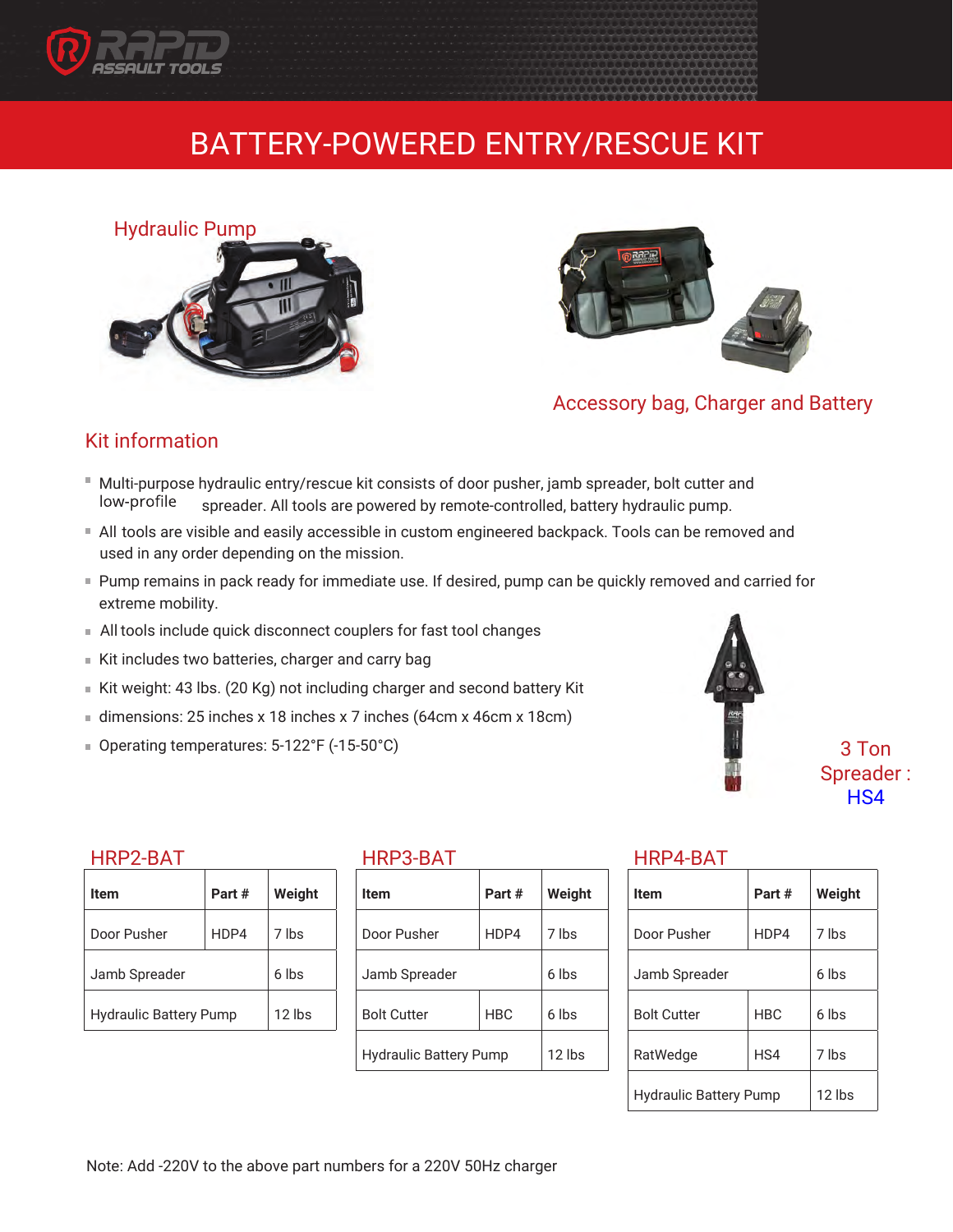

# HRP-BAT SERIES TECHNICAL SPECIFICATIONS

#### Door Pusher: HDP4

- 4 inch (102mm) stroke
- 10,000 lbs. (44kN) of force
- $\blacksquare$  Includes quick coupler
- Working Pressure: 10,000psi (690 bar)
- $W$ eight: 7 lbs. (3.2Kg)
- Dimensions: 10 inch x 5 inch x 3 inch (254mm x 127mm x 76mm)

#### Jamb Spreader: JS41

- Screws onto end of HDP4 to create jamb spreader
- For use on jambs between 26 inches and 41 inches (66 cm and 104cm)
- 10,000 lbs. (44kN) of force
- Working Pressure: 10,000psi (690 bar)
- $W$ eight: 6 lbs. (2.7Kg)

#### Hydraulic Bolt Cutter: HBC (Included in HRP3 and HRP4)

- Suitable for cutting mild steel and other materials that are non-heat treated with hardness less than HRB80
- Drop-Forged steel alloy cutting jaws. Jaw opening at tip: 0.75 inch (19mm)
- Cutting capacity: 14 mm diameter (Less than HRB90)
- 24,000 lbs. of cutting force
- Dimensions: 9 inch x 6 inch x 2 inch (230 mm x 155 mm x 50mm)
- E Single acting steel cylinder with quick coupler
- Working Pressure: 10,000psi
- $W$ eight: 6 lbs. (2.7 Kg)

#### 3 Ton Spreader: HS4 (Included in HRP4)

- Rated Load: 3 tons (2,720 Kg) at blade tips
- Closed blade height: 0.16 inch (4 mm)
- Extended blade height: 4.14 inch (10,5 cm)
- $\blacksquare$  Arm Width: 2.5 inch ((6.4 cm)
- Length: 11 inch (28 cm)
- Working Pressure:10,000psi (700 bar)
- $\blacksquare$  Weight: 7 lbs (3.2 Kg)